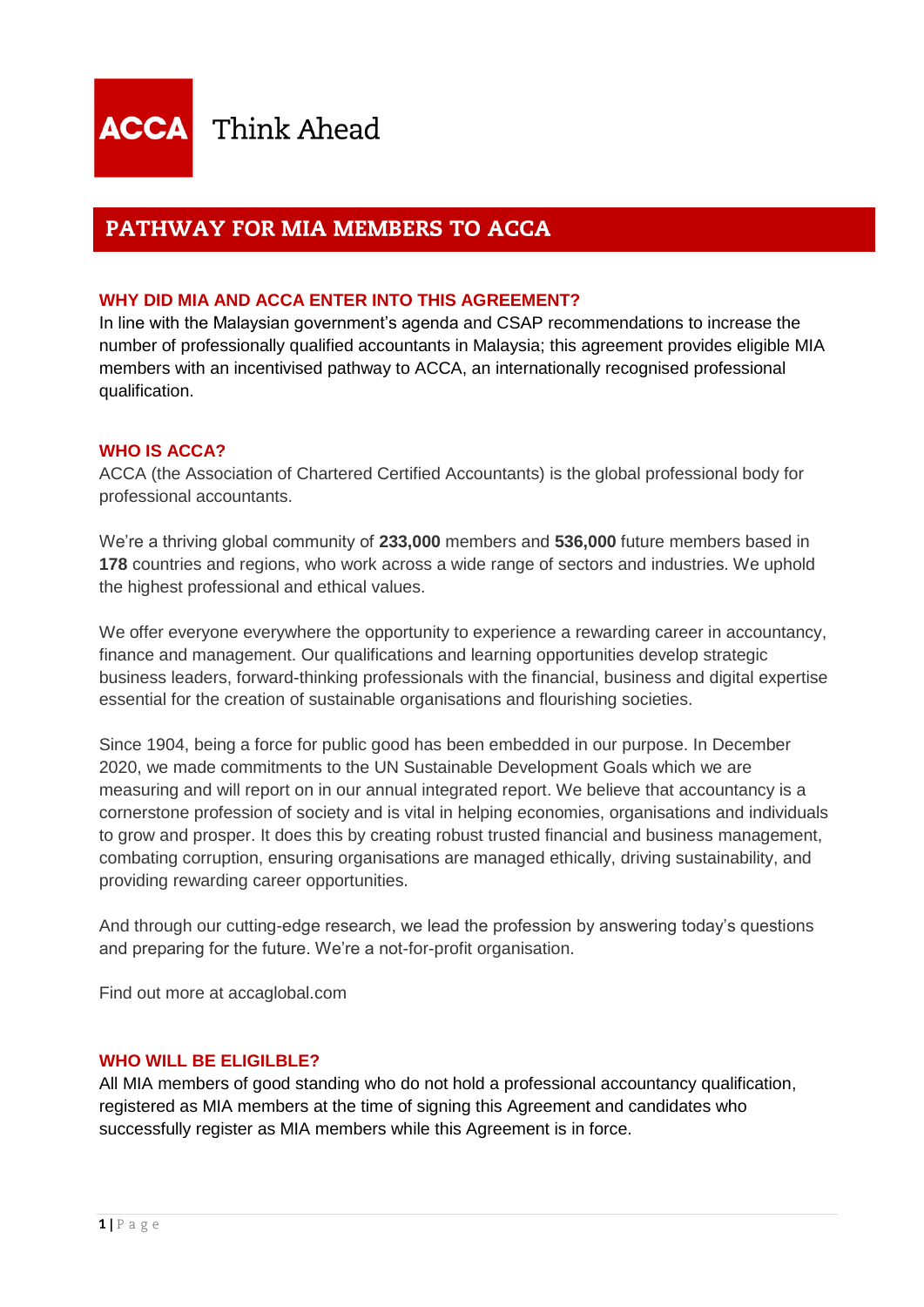

# **DOES THE AGREEMENT COVER MIA MEMBERS ONLY IN MALAYSIA?**

No. The agreement offers MIA members around the world an incentivised pathway to ACCA.

### **WHAT IS THE TERM OF THE AGREEMENT?**

The agreement commenced on 4 November 2014, was renewed in May 2018 and renewed again on 21 April 2021, for a period of three years. It will be re-visited for possible renewal in 2024.

# **DO I HAVE TO HAVE CERTAIN NUMBER OF YEARS OF EXPEREINCE TO BE ELIGIBLE?**

As long you are a MIA member in good standing, you will be eligible for this incentive regardless of the number of years of working experience.

#### **WHAT ARE THE INCENTIVES FOR MIA MEMBERS?**

ACCA will provide a blanket exemption of nine papers (Applied Skills and Applied Knowledge) from the ACCA Qualification for all eligible MIA members. MIA members are only required to complete four Strategic Professional exams and the Ethics and Professional Skills Module (EPSM) of the ACCA Qualification.

#### **Strategic Professional (essential)**

- **SBL Strategic Business Leader**
- SBR Strategic Business Reporting

**Ethics and Professional Skills Module (EPSM)**

#### **Strategic Professional (complete two out of four)**

- AFM Advanced Financial Management
- APM Advanced Performance Management
- ATX Advanced Taxation
- AAA Advanced Audit and Assurance

#### *And*

ACCA will **waive** the **exemption fees** for nine papers under Applied Skills and Applied Knowledge; and the **initial registration fee**. Successful candidate will only need to pay the annual subscription fees and examination fees for the remaining four exams.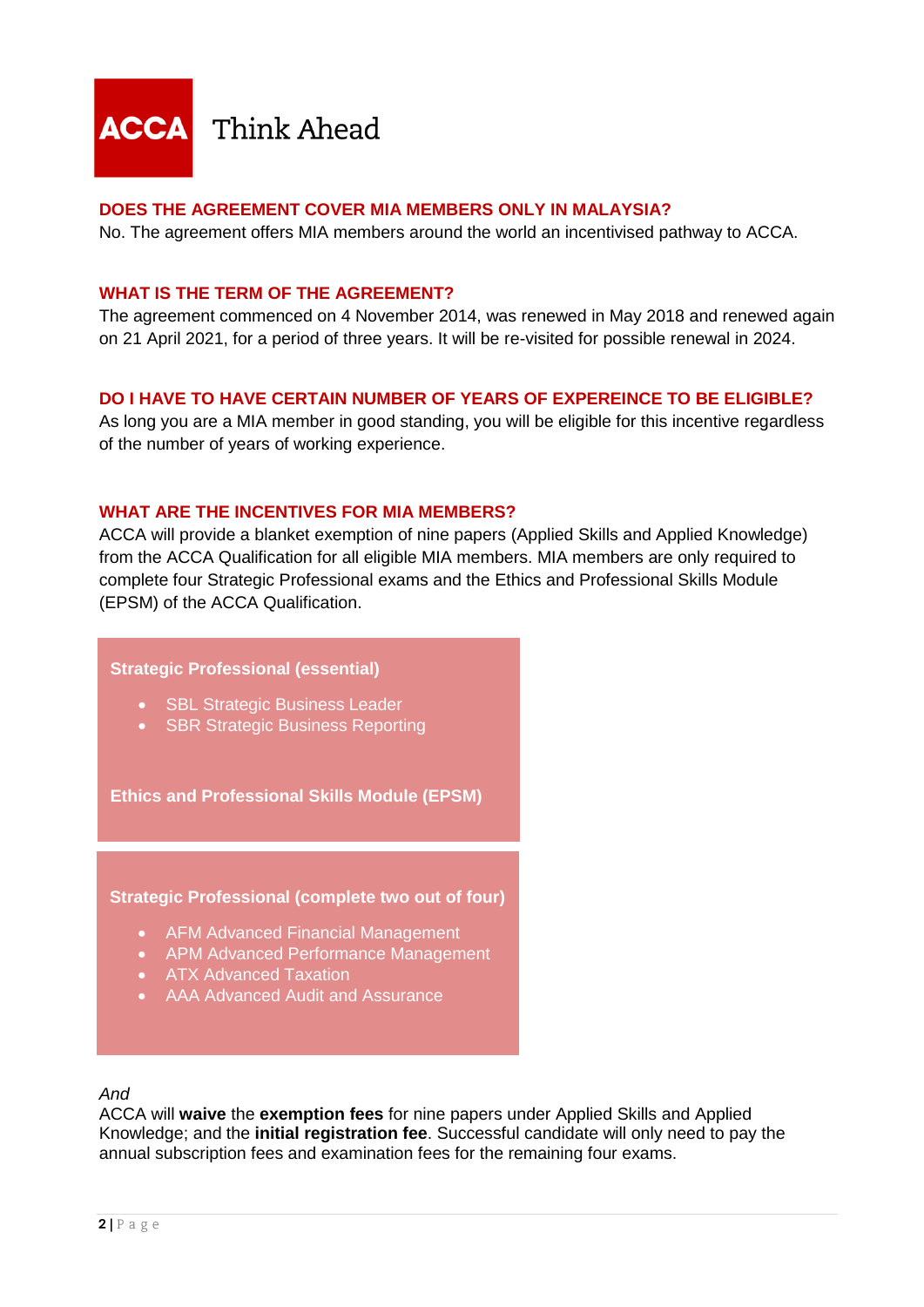

# **WHAT IS THE COST OF REGISTRATION?**

There is no cost of registration as the initial registration fee and exemption fee for Applied Skills and Applied Knowledge have been waived through this agreement. Successful candidates will only need to pay the annual subscription fees.

# **IF I'M A REGISTERED ACCA STUDENT WILL I BE ELIGIBLE FOR THIS INCENTIVE?**

Yes, you will be eligible for this incentive. ACCA will award the nine papers exemption. However, if you have paid for the initial registration and exemption fee, no refund will be given. Please contact [miaenquiries@accaglobal.com](mailto:miaenquiries@accaglobal.com) stating your ACCA student ID, attach copy of your MIA certificate and letter of good standing from MIA to register for this pathway.

# **IF I'M A LAPSED REGISTERED ACCA STUDENT WILL I BE ELIGIBLE FOR THIS INCENTIVE?**

Yes, you will be eligible for this incentive. ACCA will award the 9 papers exemption. However, any exemption fee paid prior to re-registration will not be refunded. Please contact ACCA Connect at 1800-88-5051 for reinstatement. Once reinstated, please send a copy of your MIA certificate and letter of good standing from MIA to [miaenquiries@accaglobal.com](mailto:miaenquiries@accaglobal.com) register for this pathway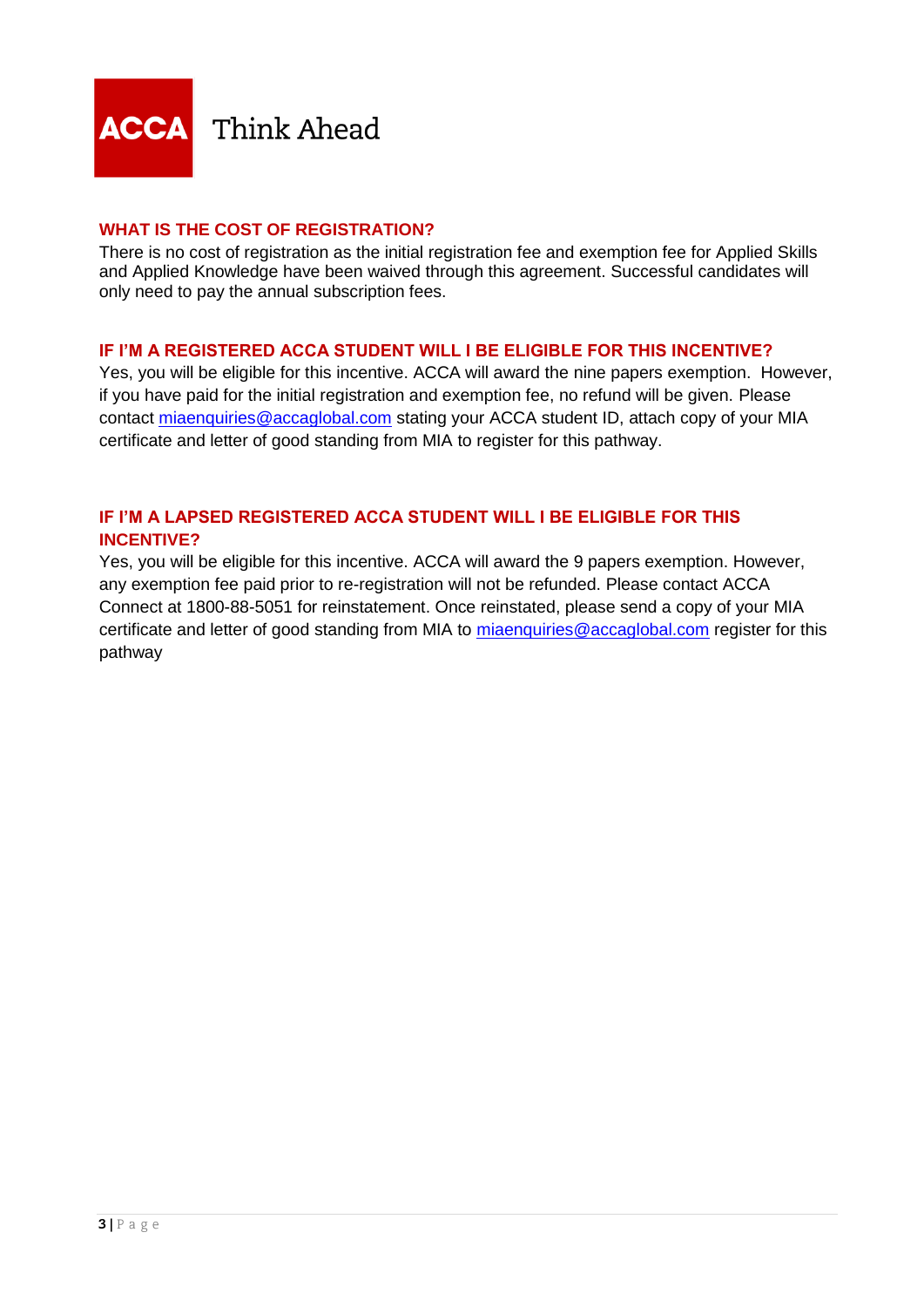# **HOW DO I REGISTER? (FOR NEW STUDENTS ONLY)**

Be prepared with clear scanned copies of your MIA certificate, latest letter of good standing from MIA and your NRIC

Proceed to register for ACCA online at<http://www.accaglobal.com/applynow>

Input all information and upload all documents according to the steps. Ensure files are less than 5MBs in size

Input the code **MIA** in the code section under *Payment & Summary* tab. Press *Apply code* (refer Image 1.0 below)

You will receive an email confirmation with your registration number and a note that your application is being processed.

Once you are successfully registered as an ACCA student, you can then start to register for the SP examination(s) via your myACCA account. Continue to explore the myriad of resources to support your journey [here.](https://www.accaglobal.com/gb/en/student/exam-support-resources.html)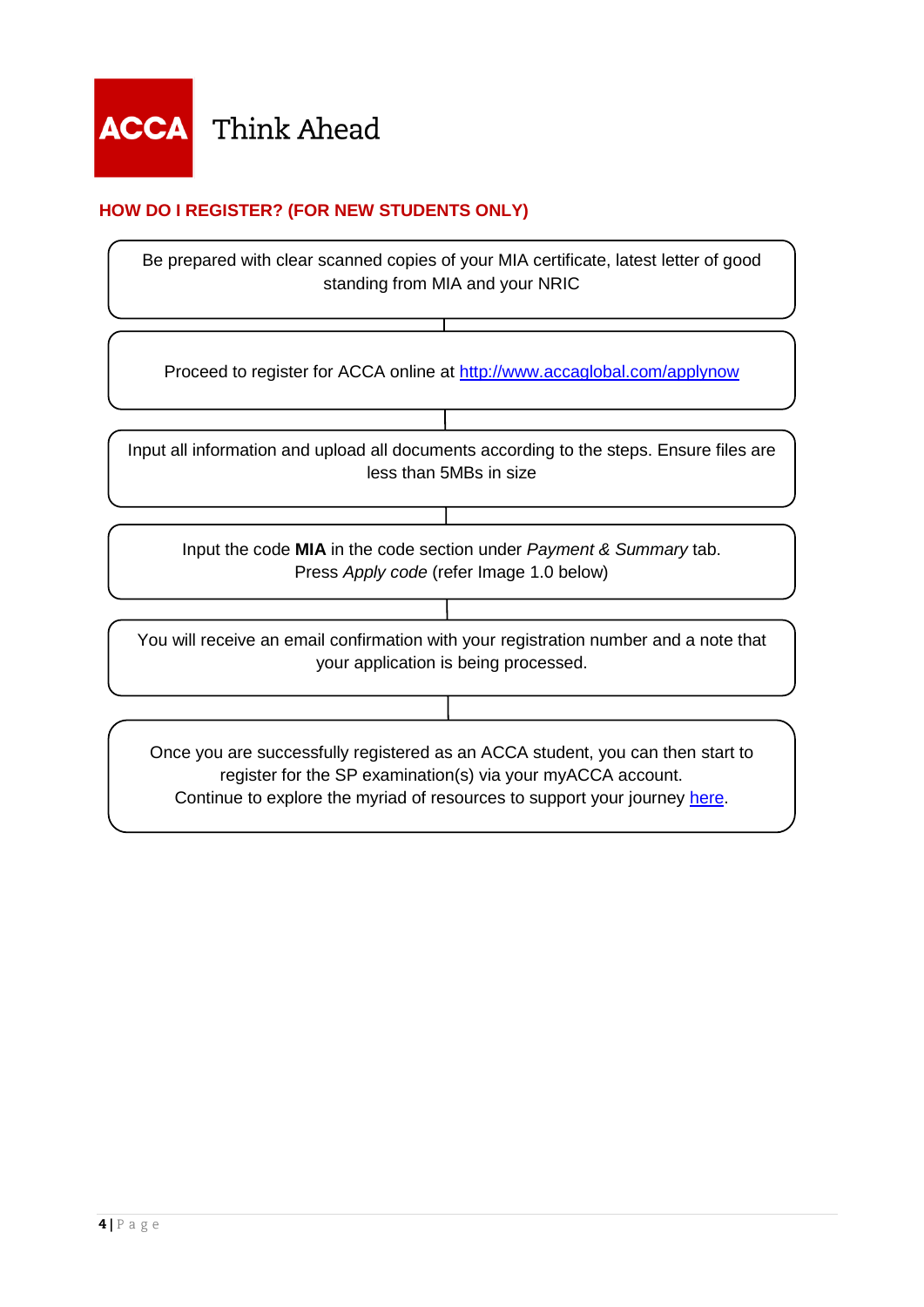

#### Image 1.0

|                                                   | <b>ACCA</b> qualification<br>Entry requirements: Three GCSEs and two A Levels in<br>five separate subjects including Maths and English or<br>their equivalent are required for this accountancy<br>qualification. |  |
|---------------------------------------------------|-------------------------------------------------------------------------------------------------------------------------------------------------------------------------------------------------------------------|--|
|                                                   |                                                                                                                                                                                                                   |  |
| <b>Registration code</b><br>code per application. | If your employer or education provider has provided you with a registration<br>code, please enter it in the field below. You may only apply one registration                                                      |  |
| <b>MIA</b>                                        |                                                                                                                                                                                                                   |  |
|                                                   | Registration code successfully applied                                                                                                                                                                            |  |
| Apply code                                        |                                                                                                                                                                                                                   |  |
|                                                   |                                                                                                                                                                                                                   |  |

# **WHY IS AMOUNT PAYABLE STILL REFLECTED IN** *myACCA* **ACCOUNT DESPITE THE WAIVERS?**

All new registrants will receive a standard email acknowledgement and your *myACCA* account will reflect the initial registration and exemption fees payable. This appears as your registration is still being processed. ACCA will process your registration and update the account within five working days. You will then receive an email from ACCA informing you of your successful registration and subsequent instructions to register for your exams.

# **WHY AM I NOT GRANTED NINE PAPER EXEMPTIONS DESPITE KEYING IN THE CODE?**

All applications must be accompanied by a latest letter of good standing from MIA and copy of MIA's certificate to ensure you receive the full waiver. Incomplete registrations will only delay the approval and you will not be granted full waiver. You may send the letter of good standing and MIA certificate to [miaenquiries@accaglobal.com](mailto:miaenquiries@accaglobal.com) if you missed uploading them during the online registration, along with the reference number.

# **WHERE CAN I STUDY ACCA?**

ACCA offers a variety of study options. You can opt to attend classes at any of ACCA's Approved Learning Partners, study online or self-study; or a combination of all.

- 1. Tuition Providers Directory: [www.accaglobal.com/tuition](http://www.accaglobal.com/tuition)
- 2. Study Online
	- BPP Professional Education
	- Kaplan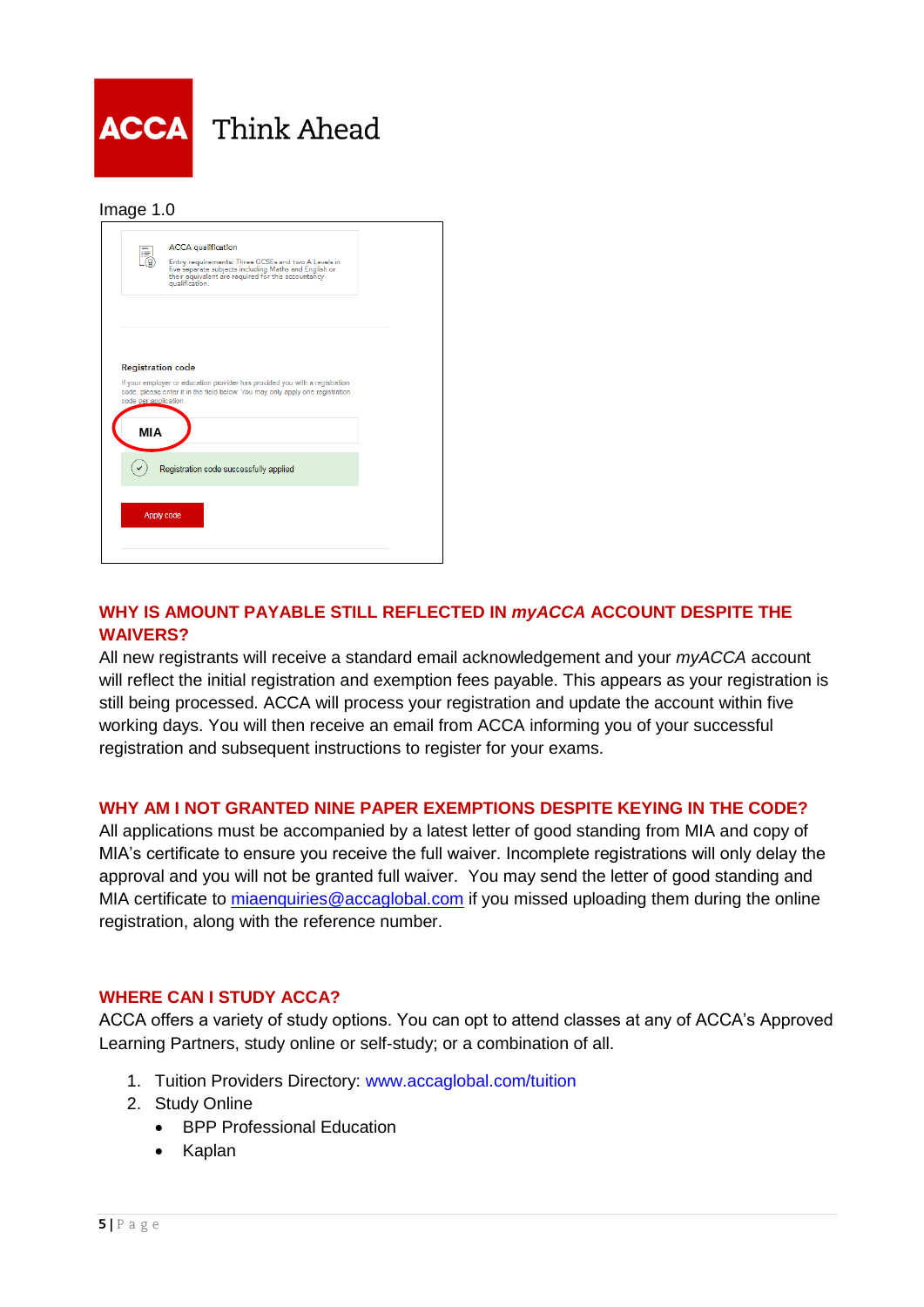

### **WHERE CAN I REGISTER FOR THE ACCA EXAMINATION?**

You can register for the ACCA exams via your myACCA portal upon successful registration as a student of ACCA

# **WHAT IS THE EXAMINATION COST FOR STRATEGIC PROFESSIONAL LEVEL EXAMS?** [https://www.accaglobal.com/gb/en/qualifications/accountancy-career/fees/fees](https://www.accaglobal.com/gb/en/qualifications/accountancy-career/fees/fees-charges.html?countrycode=Malaysia)[charges.html?countrycode=Malaysia](https://www.accaglobal.com/gb/en/qualifications/accountancy-career/fees/fees-charges.html?countrycode=Malaysia)

# **UPON COMPLETING THE FOUR STRATEGIC PROFESSIONAL EXAMS WILL I BE ELIGIBLE FOR ACCA MEMBERSHIP?**

In addition to completing the relevant ACCA examination, all eligible MIA members using this pathway must have completed the ACCA Professional Ethics Module *or* the ACCA Ethics and Professional Skills Module (replacing Professional Ethics Module from 31 October 2017); before applying for ACCA membership.

# **HOW DO I APPLY FOR ACCA MEMBERSHIP?**

To apply for ACCA membership, candidates must first apply online via their respective myACCA accounts. In addition to the online application, candidates are required to complete one of the below:

• Candidates who registered for ACCA under this pathway prior to 18 May 2018 must complete the 9 Performance Objectives via the myExperience section of their myACCA portal. Candidates who are attached to an ACCA Approved Employer - Trainee Development (Gold or Platinum) may apply for membership using the ACCA Approved Employer PER Confirmation Form;

*or*

• Candidates who registered for ACCA under this pathway after 18 May 2018, must submit their latest copy of the MIA certificate and Letter of Good Standing from MIA to [members@accaglobal.com.](mailto:members@accaglobal.com)